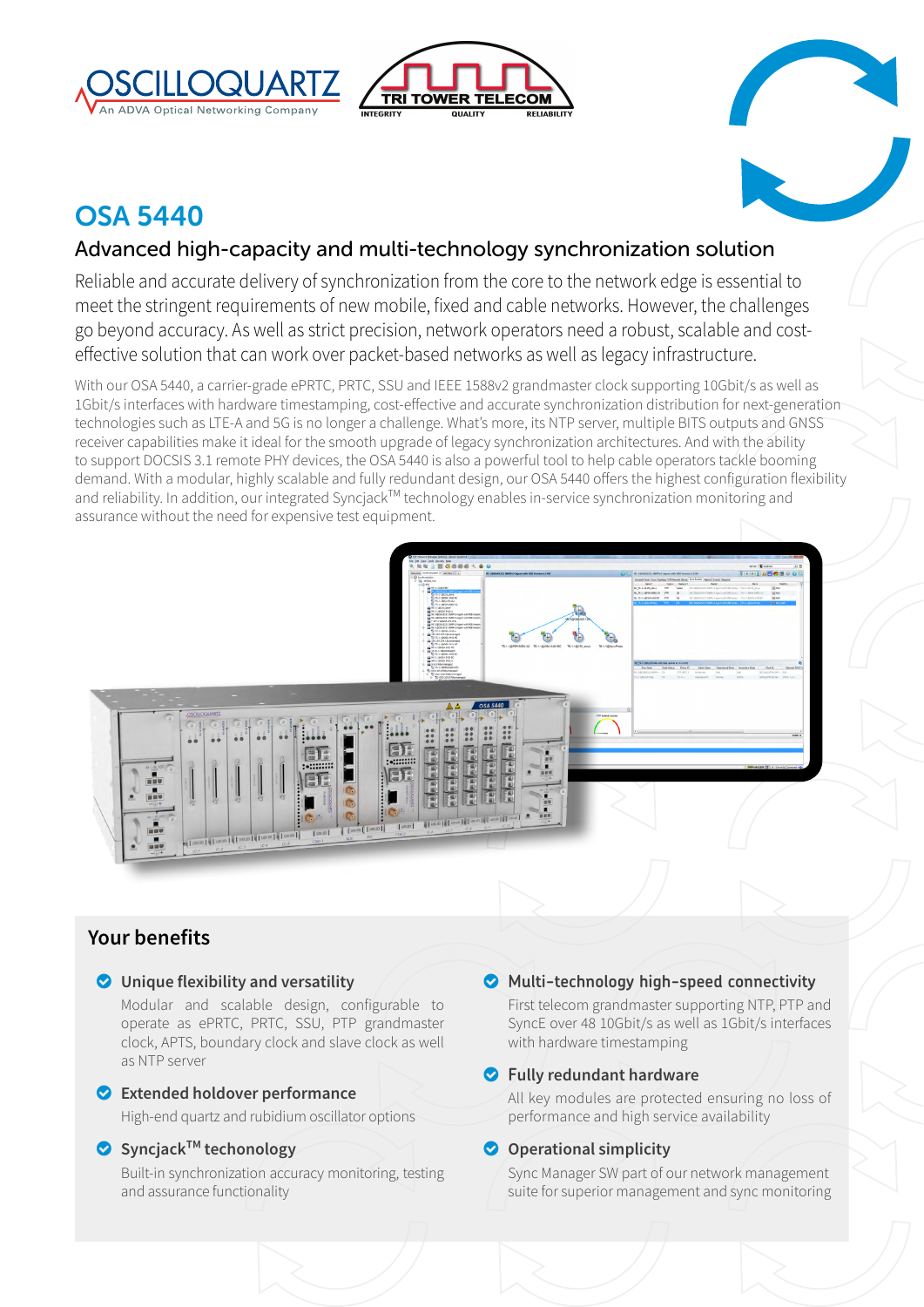# **High-level specifications**

### **System overview**

- High-quality OCXO, DOCXO and rubidium
- $\cdot$  Up to 8 x 1/10GbE (base unit) plus 40 x 1/10GbE (line card)
- Up to 2048 unicast slaves
- Hot-swappable, redundant clock, GNSS and PSU

# **PTP profiles**

- Default profiles over Ethernet and IP multicast
- Telecom profiles G.8265.1, G.8275.1 and G.8275.2
- Enterprise hybrid profile
- HW-based packet processing

# **Operation modes**

- ePRTC, PRTC
- IEEE 1588 PTP grandmaster, boundary clock, slave and probe
- NTP server
- PRC/SSU (Sync-E and BITS)

- High-capacity Stratum 1 server
- HW timestamping
- NTP/PTP/Sync-E/SSU supported simultaneously
- NTP authentication
- PTP to NTP conversion

#### **Built-in GNSS receiver**

- y GPS / GLONASS / BEIDOU / GALILEO
- GPS+GLONASS
- GPS+BEIDOU
- GPS+GALILEO

# **NTP server Expansion cards (optional)**

- Ten hot-swappable expansion cards per OSA 5440
- Line cards:
- − 16 x E1/T1/2.048MHz (120/100/75ohm)
- − 4 x 1/10GbE (PTP/Sync-E)

# **Applications in your network**

### **Timing distribution from the network core**

- Radio access network synchronization including 4G, 4.5G LTE/LTE-A, 5G, femtocells and small cells
- Precise synchronization of legacy network architectures based on SSU/PRC and NTP
- Cable networks (DOCSIS 3.1) and PON synchronization
- Data centers and enterprise networks synchronization

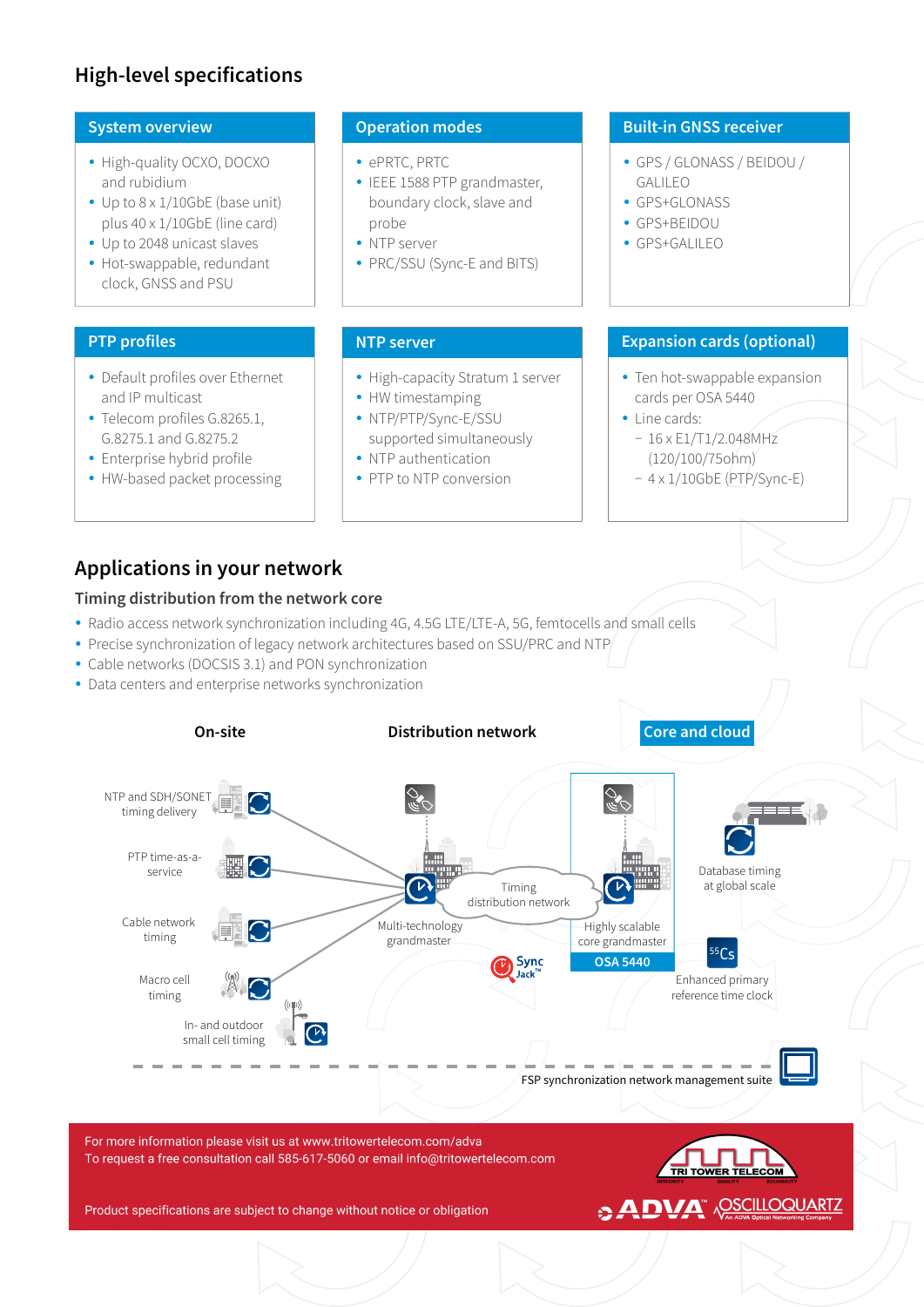# **Product variations**

|                             | <b>OSA 5440</b>                                                                                           |  |  |  |  |
|-----------------------------|-----------------------------------------------------------------------------------------------------------|--|--|--|--|
|                             |                                                                                                           |  |  |  |  |
| Size (WxHxD)                | 3RU<br>443mm x 132.5mm x 216mm /<br>$17.44'' \times 5.21'' \times 8.50''$                                 |  |  |  |  |
| Clock                       | Quartz (OCXO)<br>Quartz HQ+ (high-quality DOCXO)<br>Quartz HQ++ (enhanced high-quality DOCXO)<br>Rubidium |  |  |  |  |
| <b>Expansion line Cards</b> | $Up$ to $10$                                                                                              |  |  |  |  |
| PTP/NTP/Sync-E ports        | Up to 48                                                                                                  |  |  |  |  |
| <b>BITS output ports</b>    | Up to $161$                                                                                               |  |  |  |  |
| <b>PSU</b>                  | Hot-swappable redundant DC PSU<br>(up to 4)                                                               |  |  |  |  |

# **Main applications**

- Enhanced primary time clock (ePRTC)
- Primary time clock (PRTC)
- 1588v2 PTP grandmaster clock (up to 2048 PTP clients at 128pps)
- 1588v2 PTP boundary clock (up to 2048 PTP clients at 128pps)
- 1588v2 PTP slave input (as backup to GNSS) APTS
- GNSS receiver and PRC/PRTC including fan-out of multiple physical synchronization output interfaces
- Synchronization supply unit (SSU)
- NTP server
- Sync probe Syncjack™ monitoring and assurance

# **NTP features**

- Stratum 1 NTP server when locked to GNSS
- NTP v1, v2, v3 and v4 over IPv4 and IPv6
- MD5/SHA-1 NTP authentication
- Hardware timestamping accurate to 10ns RMS
- $\bullet$  NTP server accuracy within  $+/-100$ nsec from UTC when locked to GNSS
- Up to 16 NTP server IP addresses
- Support PTP and NTP on same Ethernet port
- PTP to NTP translation
- Up to three stacked VLANs per flow (Q-in-Q service provider tagged)
- Enhanced NTP statistics and client lists
- Up to 8000 transactions per second, per CSM
- PTP backup in case of GNSS outage

# **PTP networking features**

- PTP profiles support:
	- − ITU-T G.8265.1 frequency delivery profile (IP unicast over IPv4/IPv6)
	- − ITU-T G.8275.1 time/phase delivery profile (full timing support - Ethernet multicast)
	- − ITU-T G.8275.2 time/phase delivery profile (assisted partial timing support - IPv4/IPv6)
	- − PTP enterprise profile (mixed multicast and unicast)
	- − IEEE 1588 2008 PTP default profile over IP multicast
	- − IEEE 1588 2008 PTP default profile over Ethernet multicast (Annex F)
- No performance degradation as slave capacity grows
- Up to 16 master/BC IP addresses (IPv4 and IPv6 supported simultaneously) per CSM
- Up to 16 EVCs (IEEE 802.1Q customer-tagged) and stacked VLANs
- Support for multiple profiles simultaneously
- Support PTP (TAI) and arbitrary (ARB) timescales
- Hardware timestamping accurate to 10nm RMS
- Support master and slave on any port simultaneously
- Up to three stacked VLANs per flow (Q-in-Q service provider tagged)
- Enhanced PTP GM/BC/slave statistics, performance monitoring (15min and 24h), threshold crossing alarm (TCA) and SNMP traps
- In-house best-in-class clock recovery algorithms
- DoS protection using hardware access control list (ACL) and traffic rate limiting



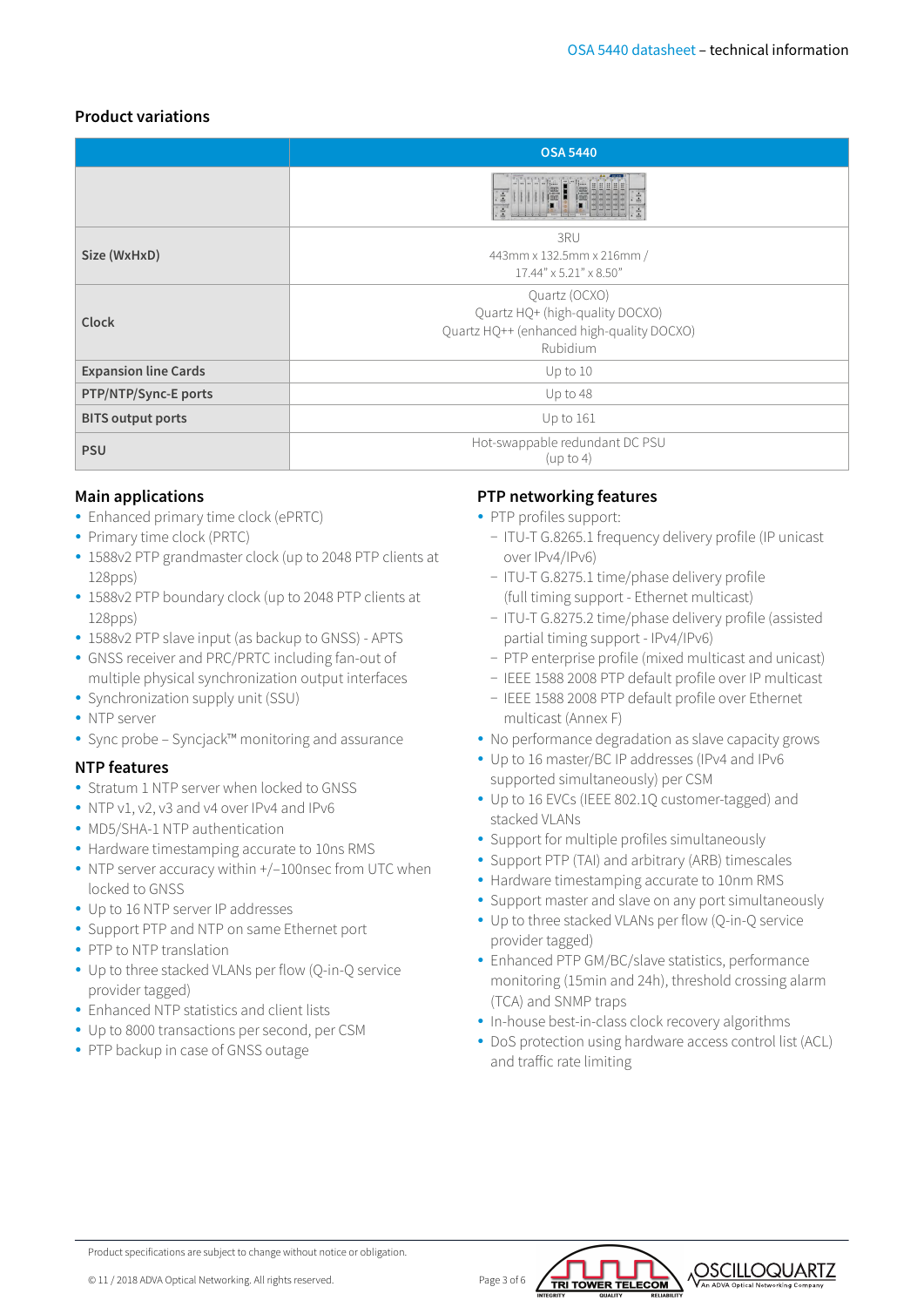# **Hardware modules**

- · Modules:
	- − CSM: Clock synchronization module
	- − AUX: Auxiliary I/O module
	- − PSU: Power supply unit
- Expansion line cards (optional):
	- − XGE-4S-P: 4 x 1/10Gbit/s Ethernet card
	- − BTOH-P-16: 16 x BITS outputs card
	- − Same modules for OSA 5430 and OSA 5440
- Number of modules supported per product:

|            | <b>OSA 5440</b> |
|------------|-----------------|
| <b>CSM</b> | $1 - 2$         |
| <b>AUX</b> | 1               |
| <b>PSU</b> | $1 - 4$         |
| Line Cards | $0 - 10$        |

# **Clock synchronization module (CSM)**

• Dual CSM design allows full protection of all critical components including GNSS, PTP/NTP ports, oscillator and management

### **CSM oscillator options**

- Ouartz (OCXO)
- Quartz HQ+ (high Quality DOCXO)
- Quartz HQ++ (enhanced high-quality DOCXO)
- Rubidium

#### **4xEthernet ports**

- Hardware-based timestamping (PTP and NTP)
- 4 x 1Gbit/s (SFP) or 10Gbit/s (SFP+), user configurable
- All ports support SM/MM colored/non-colored/dual/ single fiber SFP / SFP+ and copper SFP
- Per-flow hardware-based policing and scheduling
- Configurable link asymmetry delay compensation

#### **Synchronous Ethernet (SyncE)**

- Compliant to the relevant sections of ITU-T G.8261/ G.8262/G.8264
- Ethernet synchronization message channel (ESMC)
- Sync-E for time holdover during GNSS outage

#### **GNSS receiver**

- Dual antenna inputs for embedded GNSS receivers (on each CSM)
- Multi-constellation GNSS (GPS / GLONASS / BEIDOU/ GALILEO) L1 32-channel receiver
- Hardware-ready for QZSS
- Skyview and GNSS satellites status
- Configurable SNR, elevation and PDOP masks
- User-configurable antenna cable delay compensation
- Support fixed positioning single satellite mode
- Software configurable mode of operation
- − GPS (1575.42MHz)
- − GLONASS (1601.5MHz)
- − BEIDOU (1561MHz)
- − GALILEO (1575.42 MHz)
- − Combined GPS + GLONASS
- − Combined GPS + BEIDOU
- − Combined GPS + GALILEO
- Voltage to antenna +5VDC
- Antenna connector SMA-F (50ohm)

# **Auxiliary card (AUX)**

#### **Synchronization interfaces**

- $\cdot$  1 x BITS in
- $\cdot$  1 x BITS out
- $\cdot$  1 x PPS in/out
- 1 x Time-of-day (ToD) + PPS in/out
- $\cdot$  2 x CLK 10MHz in/out

### **BITS**

- 1 x BITS input + 1 BITS output over shielded RJ-48
- User-configurable: E1, T1 (DS1), 2.048MHz
- G.823 / G.824 sync interface compliant
- Synchronization status message (SSM)
- BITS input for time holdover during GNSS outage
- Output squelch option
- SSU filtering option

#### **PPS in/out**

- 1 x PPS input/output (user configurable)
- User configurable input and output delay compensation
- SMA-F connector (50ohm)
- Output squelch option

#### **ToD + PPS In/Out**

- G.8271 compliant
- ToD format NMEA 0183 (\$GPZDA sentence) and CCSA
- RS422 over shielded RJ-45
- Output squelch option

#### **CLK in/out**

- 2 x CLK 10MHz input/output (user configurable)
- SMA-F connector (50ohm)
- Output squelch option

# **Output expansion line cards**

- Line cards:
	- − XGE-4S-P: 4 x 1/10Gbit/s Ethernet card
- − BTOH-P-16: 16 x BITS card
- Up to ten line cards per OSA 5440
- Field upgradable
- Hot insertion / extraction support
- Overvoltage / current protection
- Two line cards share a single mountable patch panel with 16 x RJ-48 /RJ-45 and/or 16 x BNC connectors



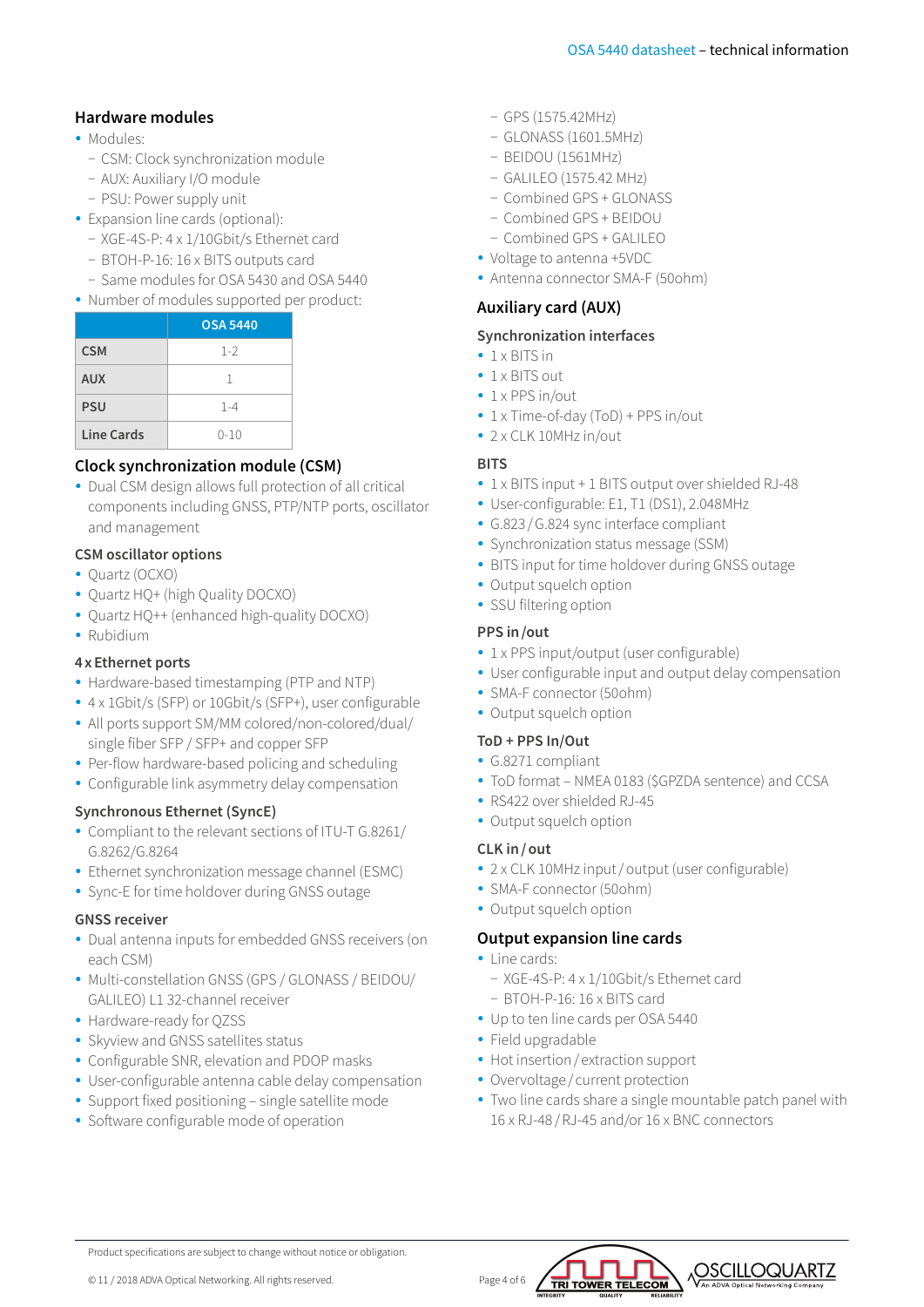|                     | <b>BTOH-P-16 (16 x BITS)</b>                                                                                                                                                   | XGE-4S-P (4 x 1/10Gbit/s)                                                                                  |  |  |
|---------------------|--------------------------------------------------------------------------------------------------------------------------------------------------------------------------------|------------------------------------------------------------------------------------------------------------|--|--|
|                     | <b>BTOH-P-16</b><br>USI <sub>2D</sub><br>PWR <sup></sup><br>STA<br>16 BITS-OUT                                                                                                 | $XGE-4S-P$<br>USI 2D<br>00000000                                                                           |  |  |
| <b>Capabilities</b> | 16 x BITS outputs over high density connector (VHDCI) -<br>supporting 2.048MHz, E1 or T1 (DS1),<br>SW configurable of output signals type and line<br>impedance (E1, 2.048MHz) | 4 x 1/10Gbit/s fiber Ethernet ports<br>(PTP / Sync-E)<br>Syncjack™ Sync-E and PTP monitoring and assurance |  |  |

#### **Holdover performance**

|                     | <b>Clock</b>                                    | Aging/Day (after 30 days)                                              | <b>Temperature Stability</b> |
|---------------------|-------------------------------------------------|------------------------------------------------------------------------|------------------------------|
| <b>Quartz CSM</b>   | High-quality OCXO<br>Stratum 3 / G.812 Type III | $+5 \times 10^{-10}$                                                   | $\pm 50 \times 10^{-10}$     |
| Quartz HQ+ CSM      | <b>DOCXO</b><br>G.812 Type I                    | $\pm$ 2 x 10 <sup>-10</sup> / $\pm$ 1 x 10 <sup>-10</sup> <sup>*</sup> | $+2 \times 10^{-10}$         |
| Quartz HQ++ CSM     | <b>DOCXO</b><br>Stratum 2 / G.812 Type II       | $\pm$ 5 x 10 <sup>-11</sup> / $\pm$ 1 x 10 <sup>-11*</sup>             | $+1 \times 10^{-11}$         |
| <b>Rubidium CSM</b> | <b>Rubidium</b><br>Stratum 2 / G.812 Type II    | $+5 \times 10^{-12}$                                                   | $+2 \times 10^{-10}$         |

*\*Note: Effective daily aging after device has been powered for one month and locked to GPS for three days, for the following three days.*

|                        | 400nsec  | 1.1usec    | 1.5usec  | 5usec    | 10usec   | 16ppb        |
|------------------------|----------|------------|----------|----------|----------|--------------|
| <b>Quartz CSM</b>      | 2 hours  | 4 hours    | 5 hours  | 8 hours  | 14 hours | 1 month      |
| <b>Ouartz HO+ CSM</b>  | 8 hours  | 13 hours   | 15 hours | 1.2 days | 1.7 days | 0.5 years    |
| <b>Ouartz HO++ CSM</b> | 15 hours | 1.3 days   | 2 days   | 4 days   | 6 days   | $>1.5$ years |
| <b>Rubidium CSM</b>    | 15 hours | $1.3$ days | 2 days   | 4 days   | 6 days   | >5 years     |

*Note: The above are approximated values assuming constant temperature, no initial phase and frequency error, after device has been powered for one month and locked to GPS for 24 hours.*

# **Sync signal conversion**

| From/To         | <b>SyncE Tx</b> | <b>BITS OUT</b> | <b>CLK OUT</b><br>(10MHz) | <b>PTP</b>   | <b>NTP</b>   | <b>1PPS OUT</b> | <b>ToD</b>   |
|-----------------|-----------------|-----------------|---------------------------|--------------|--------------|-----------------|--------------|
| <b>GNSS</b>     | $\checkmark$    | ✓               | $\checkmark$              | $\checkmark$ | $\checkmark$ |                 | $\checkmark$ |
| <b>SyncE Rx</b> | $\checkmark$    | ✓               | ✓                         | $\checkmark$ | n/a          | freg            | n/a          |
| <b>BITS IN</b>  | $\checkmark$    | $\checkmark$    | ✓                         | ✓            | n/a          | freg            | n/a          |
| CLK IN (10MHz)  | $\checkmark$    |                 | ✓                         | ✓            | n/a          | freg            | n/a          |
| <b>PPS IN</b>   | $\checkmark$    |                 | $\checkmark$              |              | $\checkmark$ |                 | $\checkmark$ |
| <b>PTP</b>      | $\checkmark$    |                 |                           |              |              |                 |              |

#### **GM/PRTC frequency and time accuracy**

- While locked to GNSS:
- Phase and time PRTC / G.8272 phase accuracy (±100nsec from UTC)
- Frequency PRC/G.811 frequency accuracy
- $\bullet$

# **GM/ePRTC frequency and time accuracy**

- While locked to GNSS and connected to ePRC
- Phase and time ePRTC / G.8272.1 phase accuracy (+30nsec from UTC)
- Holdover within ±100nsec for 14 days

# **Syncjack™ monitoring and assurance tools**

• Clock accuracy for up to two clock probes – computing

Product specifications are subject to change without notice or obligation.

© 11 / 2018 ADVA Optical Networking. All rights reserved. Page 5 of 6

TE, TIE and MTIE of physical clocks

- − Calculation of maximum, constant and dynamic TE, TIE and MTIE between physical source and reference signals
- − Programmable source and reference signals including SyncE, BITS, PPS, GNSS and 10MHz
- − MTIE mask and time error threshold alarms based on SNMP traps
- − TE/TIE raw data collection and export to server
- − Daily MTIE and TE performance monitoring reports
- Clock analysis for up to four PTP clock probes packet TE, TIE and MTIE
	- − Calculation of packet maximum, constant and dynamic TE, TIE and MTIE between physical reference signal and